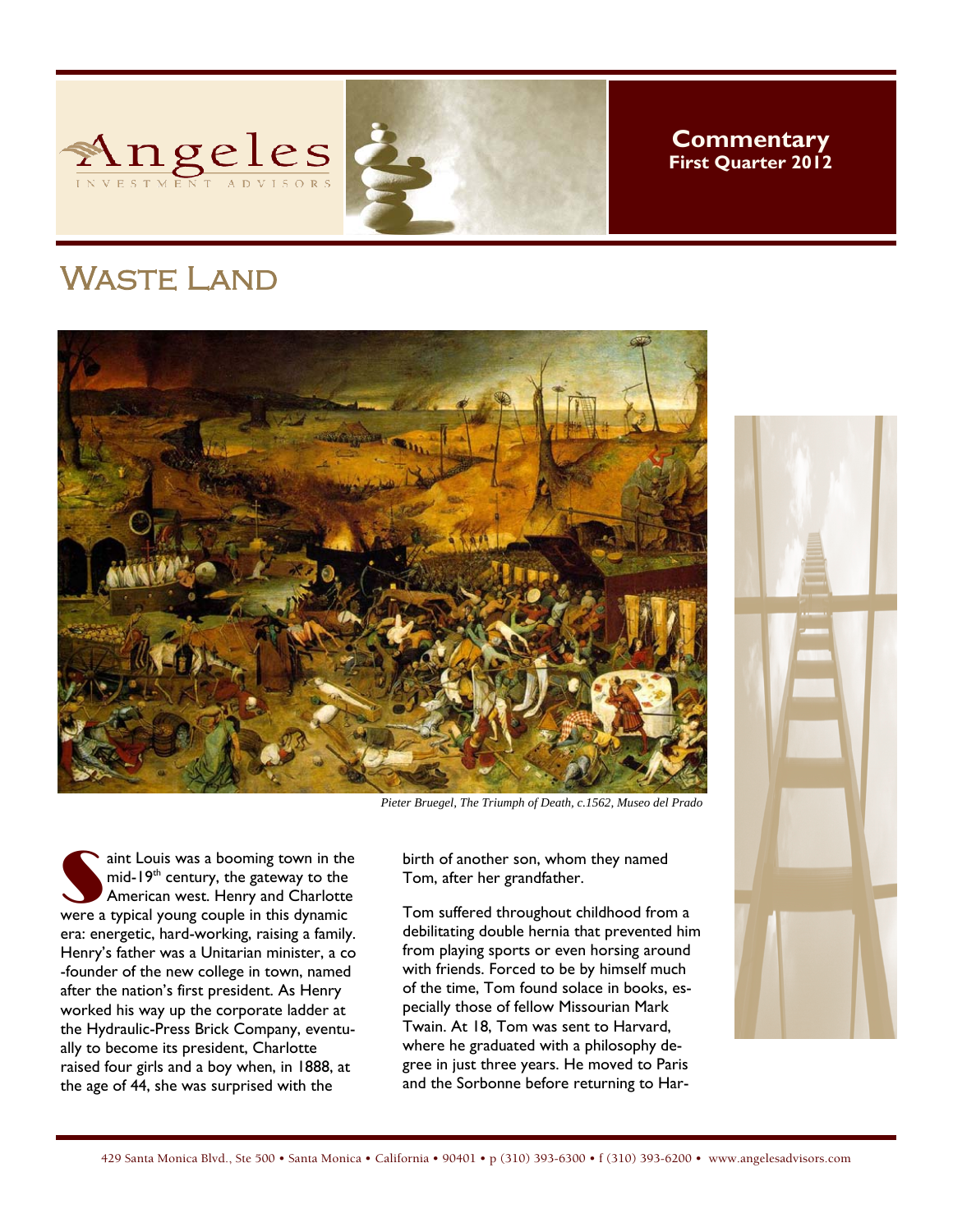## **Commentary First Quarter 2012**

vard to study Indian philosophy and Sanskrit. In 1914, he received a scholarship to Oxford, but spent most of his time enjoying London, marrying a Cambridge girl in 1915. The following year, he had completed his dissertation work for Harvard, but chose not to return for the final oral exam, and dropped out of Oxford. He taught French and Latin at Highgate School for a year, then joined Lloyd's Bank to begin his banking career. His medical condition excused him from fighting in the world war,

Angeles

but its devastation had a profound influence on him.

Tom saw the war not as a breakdown of societal and cultural mores as much as the inevitable culmination of a golden Victorian order that was, in its soul, at least in his view, perverse and destructive. He felt a personal anguish in the face of death and betrayal, and given his growing religious belief, lamented the loss of divine purpose: *nearness to death no nearer to God*, he was to write years later.

A decade earlier, Albert Einstein was working as a clerk in the Swiss patent office while simultaneously developing his theories of relativity that were to up-end our understanding of the universe. Similarly, we can imagine young Tom toiling as a bank clerk while wracked with despair over the monumental destruction of the war. From this inner turmoil sprung a stunning work of art, not so much a bridge from the Romantic to the Modern era as a bomb that eviscerated the past to create a landscape of the future that is with us today.



isk on! was the battle cry of the first quarter of 2012. The charge was led by the European Central Bank's new head, Mario Draghi who, perhaps by virtue of being Italian, knows an impending financial disaster when he sees one. His haughty predecessor, Jean-Claude Trichet, more German than French in his adherence to strict monetary discipline, seemed prepared to stand on such principle and permit the collapse of the financial system he oversaw. But Signore Draghi stands on no principle but pragmatism, and just as life needs water to survive, so do banks need liquidity. He opened the flood gates with more than  $E1$  trillion of cut-rate loans to any and all comers, thereby averting a financial collapse. Thus saved, the markets soared.

Draghi's lifeline was aimed at banks on the European periphery, but the biggest beneficiary was the German market, as it leaped 20% in the quarter. Only Egypt (+40%) and Kazakhstan (+35%) managed better. Indeed, Madrid is the new ground zero of the European crisis (grabbing the baton from Athens which has faded from the headlines for now), and the only developed equity market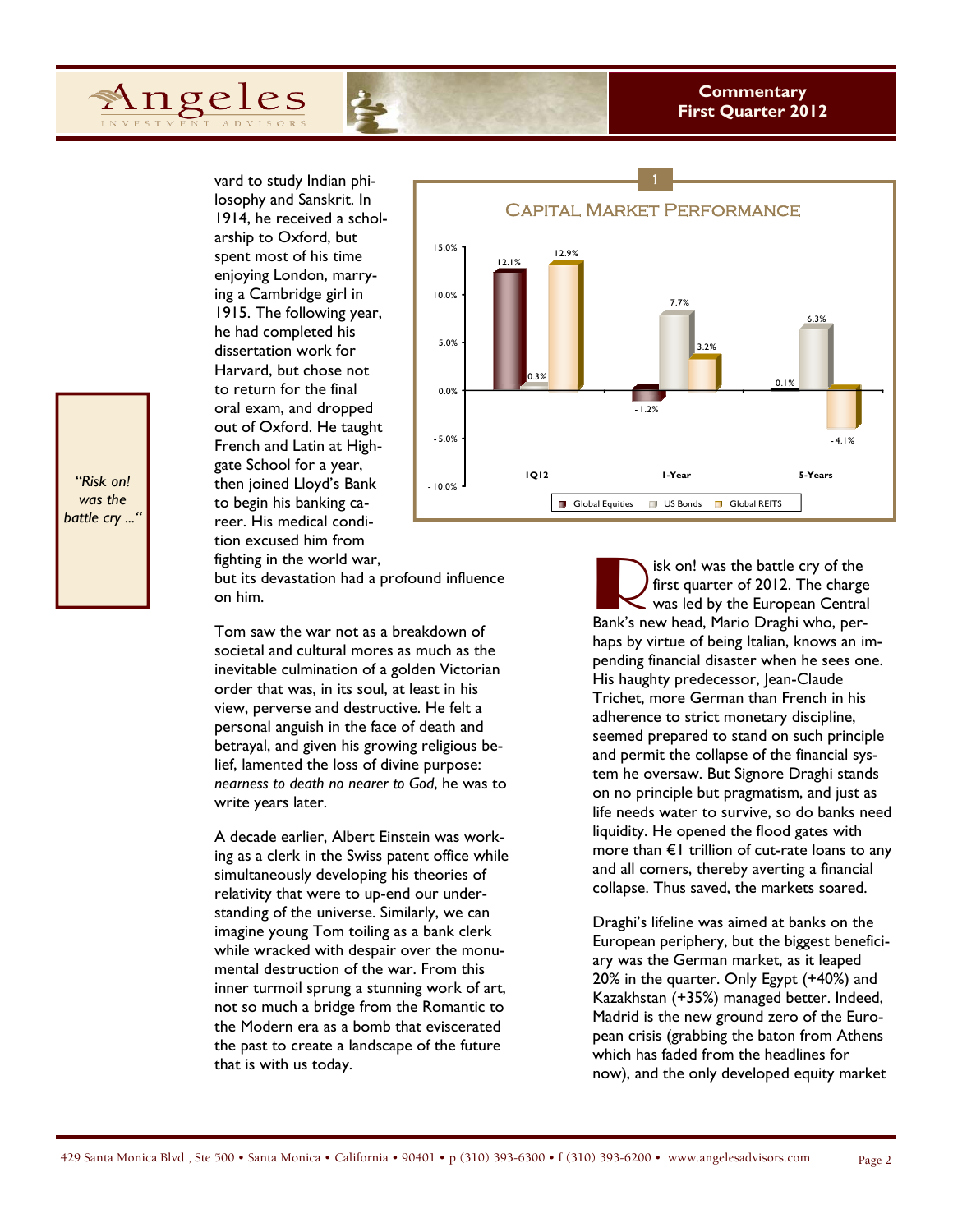

that lost ground in the quarter (-4%). But over the past twelve months, only three developed equity markets posted positive results (New Zealand and Ireland each +12%, the US +6%). Commodity prices were mostly higher this quarter, led by soybeans (+17%) and oil (+14%), although there was good news for baristas as coffee fell 20%.

The urope's current monetary union was<br>always more motivated by political<br>aims than by economic ones, and it<br>suffers from a complex and limiting organizaalways more motivated by political aims than by economic ones, and it suffers from a complex and limiting organizational structure that requires consensus among very divergent economies and political perspectives. Beyond the monetary system, there is no automatic fiscal transfer mechanism or labor mobility across Europe that could help balance conditions throughout the region.

The European Central Bank has no mandate to ensure the creditworthiness of its constituent states, so it was unable to erect a firewall around Greece two years ago when it would have cost a little more than €200 billion to buy up every outstanding bond of Greece. Instead, the ECB added €1 trillion to its balance sheet, plus pledges from member states and the IMF. Following the Greek default (er…restructuring) earlier this year, the markets shifted focus to the struggling economies of Italy and Spain, which saw their sovereign borrowing costs jump to around 6%. That may not sound usurious, but when an economy is shrinking and the government borrowing rate is five times that of Germany or the US, these levels are literally unbearable. Unable to buy government debt directly, unlike the Federal Reserve or the Bank of England, for example, the ECB extended more than €1 trillion of loans to hundreds of banks throughout Europe, hoping banks would use these funds to purchase government bonds and earn a "risk-free" spread. It worked; Spanish banks, for example, increased their holdings of Spanish government debt by more than one-third, or

€60 billion, this past quarter. Sovereign borrowing costs thus fell, and the ECB had saved the day (or, at least, the quarter).

Foreigners saw this liquidity flood as a window of opportunity to dump their own holdings of Spanish (and Italian, et al.) debt, from around half the debt outstanding to about one-third. As the central bank's pool of liquidity has now been used up, it may be only a few months before Spain and Italy run out of cash. Sovereign risk is now deemed higher than before the recent injection of funds (Chart 2), proof that liquidity and solvency are related, but distinctly separate, concepts. The ECB's cash injections provided needed liquidity to the banks, giving politicians space to address the serious structural solvency problems of their governments. That space is rapidly closing.



*Source: Bloomberg Data as of 04/17/2012* 

Spain's problems, which include a 25% official unemployment rate (50% for 18-25 year olds), are emblematic of the growing divide between the core northern countries and the southern peripheral states. Logically, (private) money is flowing out of the peripheral countries and into the core (Chart 3). The peripheral economies are contracting,

*"...window of opportunity to dump their own holdings..."*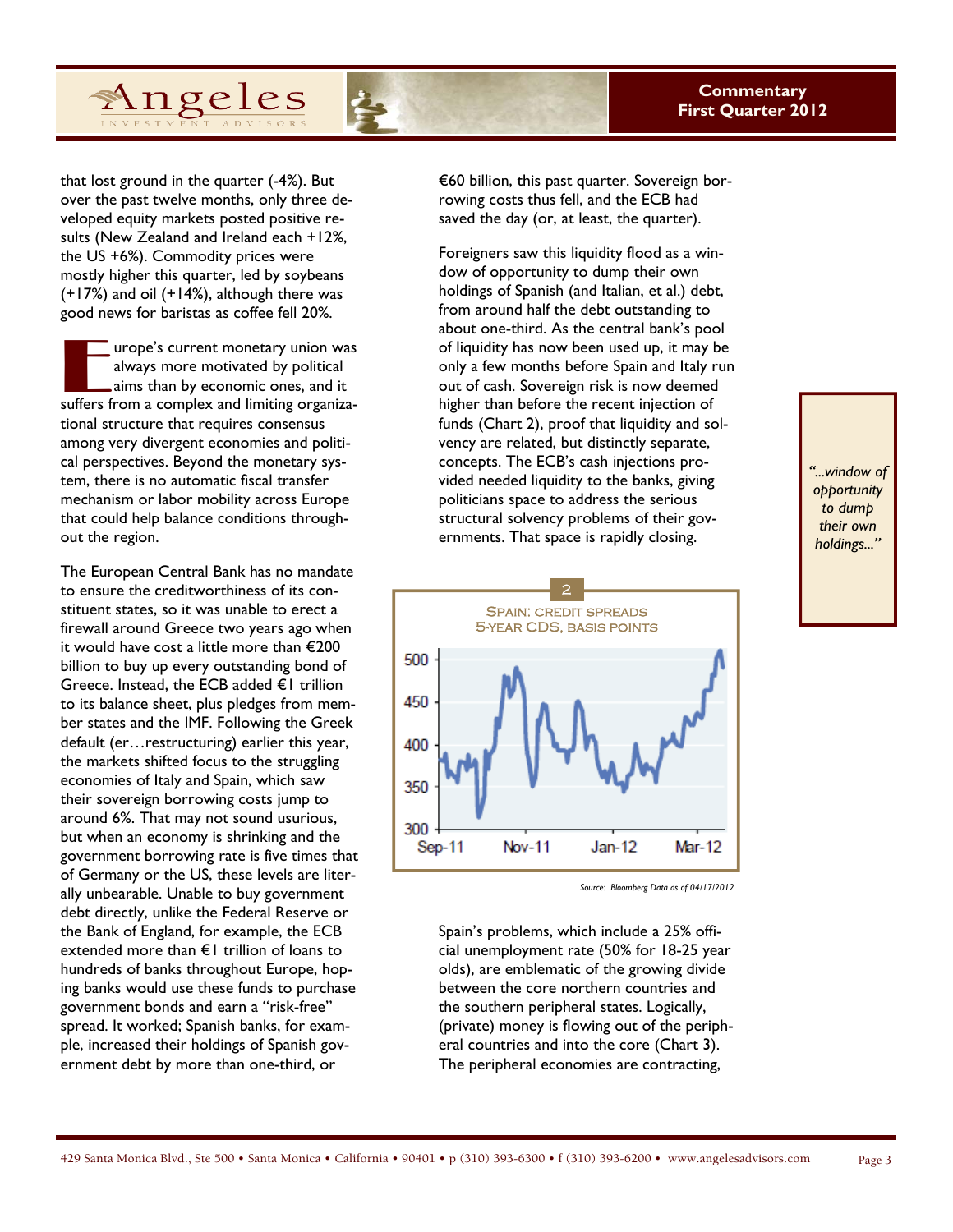

widening the gap in growth rates with their northern bretheren to record levels (Chart 4). Danger remains to these economies. The growing current account deficits must be financed, an accounting axiom, if not by private capital, which is fleeing, then by official transfers either from the ECB or the northern European governments. The crisis has not been solved, only postponed by ECB lending, and probably not for long.

Europe's growing divide mimics the divergence in economic performance between developed nations and the emerging world, although this has been a long-term trend (Chart 5). A mere decade ago, the developed countries accounted for two-thirds of world economic output, but over that time emerging economies contributed more to global growth than the developed world *every single year* (Chart 6). 2012 will mark the crossover point when emerging economies will represent more than half of the global economy. And in just a few years, China will hold a larger share of the world economy than either Europe or the US, for the first time in 200 years (Chart 7, page 5).

From the US, although the pace has moderated in the past few months. Cathe US, although the pace has moderated in the past few months. Ca-





*Note: Core=Austria, Belgium, Finland, France, Germany, and Netherlands. Periphery=Greece, Ireland, Italy, Portugal, and Spain.* 







*Source: IEA, Credit Suisse*



*Source: IMP, Morgan Stanley Research forecast.*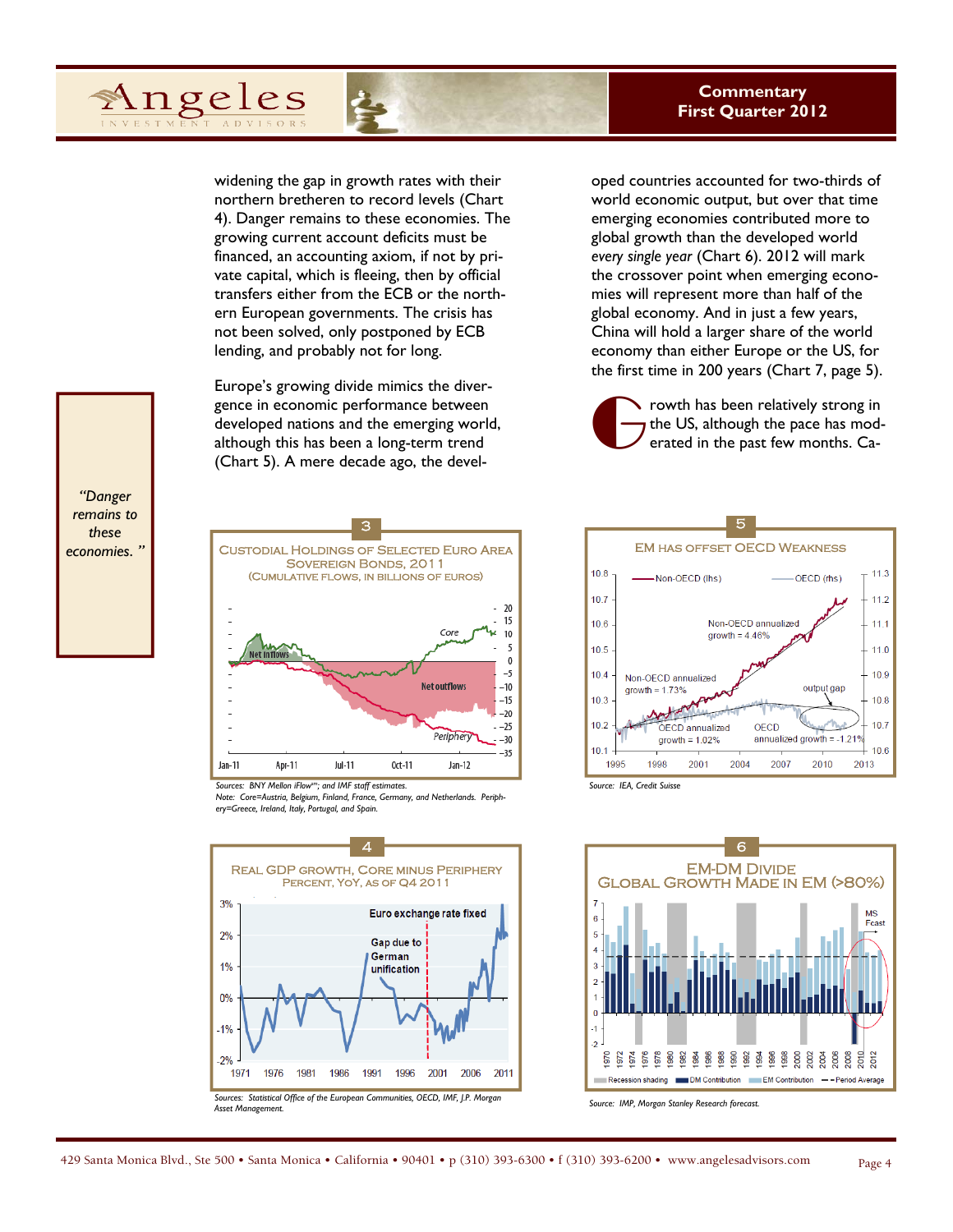

Angeles

*Note: These shares are based on purchasing power parity international dollar. Source: Maddison, Angus, 2006, "Asia in the world economy, 1500-2030", Asian Pacific Economic Literature, 20(2): 1-37, IMF, World Economic Outlook, IMF, Washington DC, April 2011. Source: Equity Gilt Study 2012, Barclays.* 



*Note: Size of bubble represents GDP decline during recession. Source: Bureau Economic Analysis: Bureau of Labor Statistics* 

pacity utilization, at 77.8% is close to the long-term average of 79%, and retail sales are growing at a healthy 6% rate. Credit card delinquencies are back to 2007 levels, business spending remains strong and corporate lending is rising. Auto sales have been a particularly bright spot, with production now running around 15 million cars per annum, close to peak production and nearly double the rate in the depth of the recession.

But the pace of growth is moderating. GDP grew 2.2% in the first quarter, down from

3% in the prior period. Consumer spending was strong (+2.9%), but incomes lagged (up just 0.4%) and this spending was financed by a drop in the savings rate (from 4.7% of income to 3.8%). Inventories added 0.6% to the GDP number, so the real underlying growth rate was just 1.6%. Half of the 2.2% rise in GDP was accounted for by auto production. The US economy is growing, but for a variety of reasons, it is expected to grow at a rather sluggish pace.

Jobs are being created and the unemployment rate has fallen from its peak, but progress has been slow, and is likely to remain so with a less than robust recovery. Job creation is highly correlated with economic growth (Chart 8). GDP growth of 2% is not likely to be sufficient to sustain more than very modest job creation.

As disconcerting as the slow rate of job growth has been, the unprecedented rise in the long-term unemployed is cause for serious concern (Chart 9). It becomes more difficult for long-term unemployed workers to find jobs as their skills erode, and the impact on their long-term earnings is meaningful. Workers forego an average of 1.4 years of earnings (in present-value terms) when they lose their jobs, but if displaced when the national unemployment rate exceeds 8%, they lose a staggering 2.8 years of earnings.



*Note: Gray bars are recessions as defined by the NBER. Source: BLS* 

*"...they lose a staggering 2.8 years of earnings."*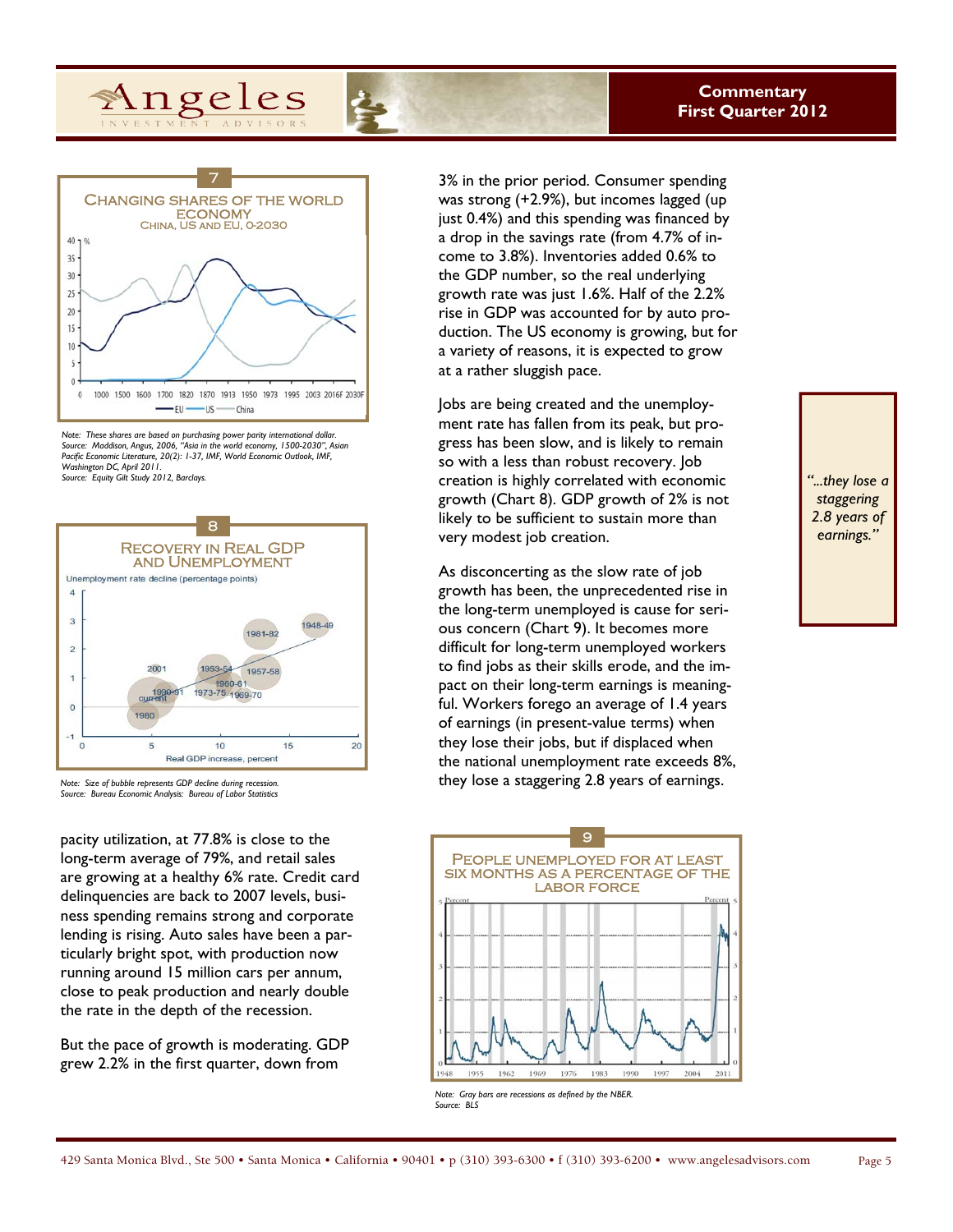



This represents a permanent loss of income, as it is difficult (if not impossible) for most ever to recover these earnings.

Also troubling for the economy is the sheer drop in the size of the labor pool. The employment-to-population ratio has seen its largest decline on record over the past few years (Chart 10). Around

half of this fall may be attributed to cyclical factors, so when (if) the economy grows, some should re-enter the work force. But half is due to demographic factors, primarily the rising share of older workers. Thus, the ratio of employed in the population is likely in a long-term decline. This has enormous implications, not only for the growth potential of the economy (it would be lowered), but also for how we fund our government, particularly the large entitlement programs of Medicare and Social Security (via payroll taxes).

Housing, the epicenter of our most recent boom-and-bust, has also been slow to recover. Home prices continue to fall, and new housing starts are a fraction of previous levels. By the end of 2011, 2.4 million homes were in foreclosure, with a huge shadow inventory of delinquent mortgages that will end up in foreclosure, thus keeping prices depressed for some time (Chart 11).

We may not see a sustained rise in home prices for some years, but it does appear that most of the adjustment in housing has been made. Price-to-income ratios have fallen back to historical averages, and in

*"...most of the adjustment in housing has been made."* 





*Source: Office of the Comptroller of the Currency: Office of the Thrift Supervision; U.S. Treasury; Federal Reserve; Haver Analytics; and IMF staff calculations. Note: Shadow inventory indicates properties likely to go into foreclosure based on a number of*  assumptions. It includes a portion of all loans delinquent 90 days or more (based on observed performance of such loans); a share of modifications in place (based on redefault performance of *modified mortgages); and a portion of negative equity mortgages (based on observed default rates). Data on modifications and negative equity are not available prior to 2008:Q2.*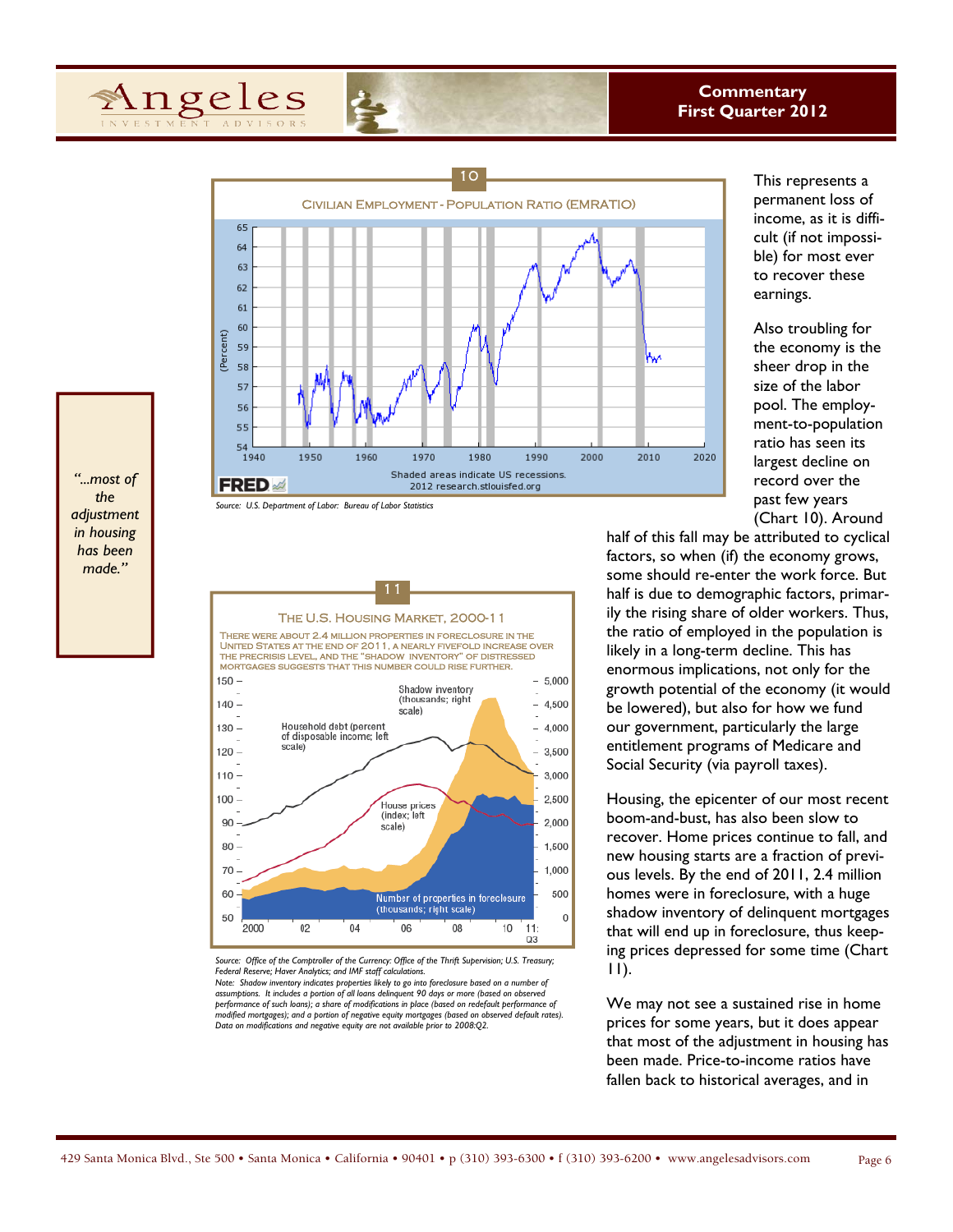



*Source: J.P. Morgan Securities LLC, AxioMetrics, CoreLogic, Freddie Mac. Data as of Q42011* 



*Source: US Energy Information Administration, Barclays Research* 

more than half the cities in the US, owning a home is now cheaper than renting (Chart 12). Household debt-to-income ratios have come down, and debt service costs are as low as in a generation.

Energy may be the trump card for the United States in the coming years. The US possesses one of the world's largest reserves of oil, natural gas and thermal coal. Energy production has been rising, and net imports falling (Chart 13). US oil production is forecast to increase by a third by the end of this decade, reducing imports by 1 million barrels/day, cutting the trade deficit in oil by half.

The US already benefits from much lower energy costs than in most of the world, especially in natural gas, which has fallen to around \$2/mm BTU due to huge domestic supplies and rapid production growth, versus \$8 in Europe and \$15 in India and Japan. The differential in natural gas prices alone is a relative benefit worth more than \$200 billion, or 1.5% of GDP, versus other countries. This is a source of enormous competitive advantage for the US economy. But to realize this advantage fully requires appropriate policies and regulations. We're waiting.

*April is the cruelest month, breeding Lilacs out of the dead land, mixing Memory and desire, stirring Dull roots with spring rain.* 

W hen *The Waste Land* was published in 1922, its combination of personal anguish, mortality, longing yet yearning toward possibilities resonated immediately with readers who saw in it their own condition. It expresses the chaos of a culture in transition from a unifying set of values to a pluralistic and apprehensive experience.

The wonder of the poem lies not merely in capturing the disillusionment of a generation, but in *how* the poem is constructed and its meanings conveyed. Throughout are allusions to Ovid, Shakespeare, Dante, among others, and a loose outline of the biblical Grail legend. Through these references, and an extensive use of footnotes that are central to the body of the poem, more and deeper meaning can be conveyed with an economy of words. The literary references pay tribute to the contributions of previous artists, but combine their disparate techniques and perspectives to express a new sensation using irony, self-mockery and obliquity. Its approach has influenced every

*"Energy may be the trump card..."*